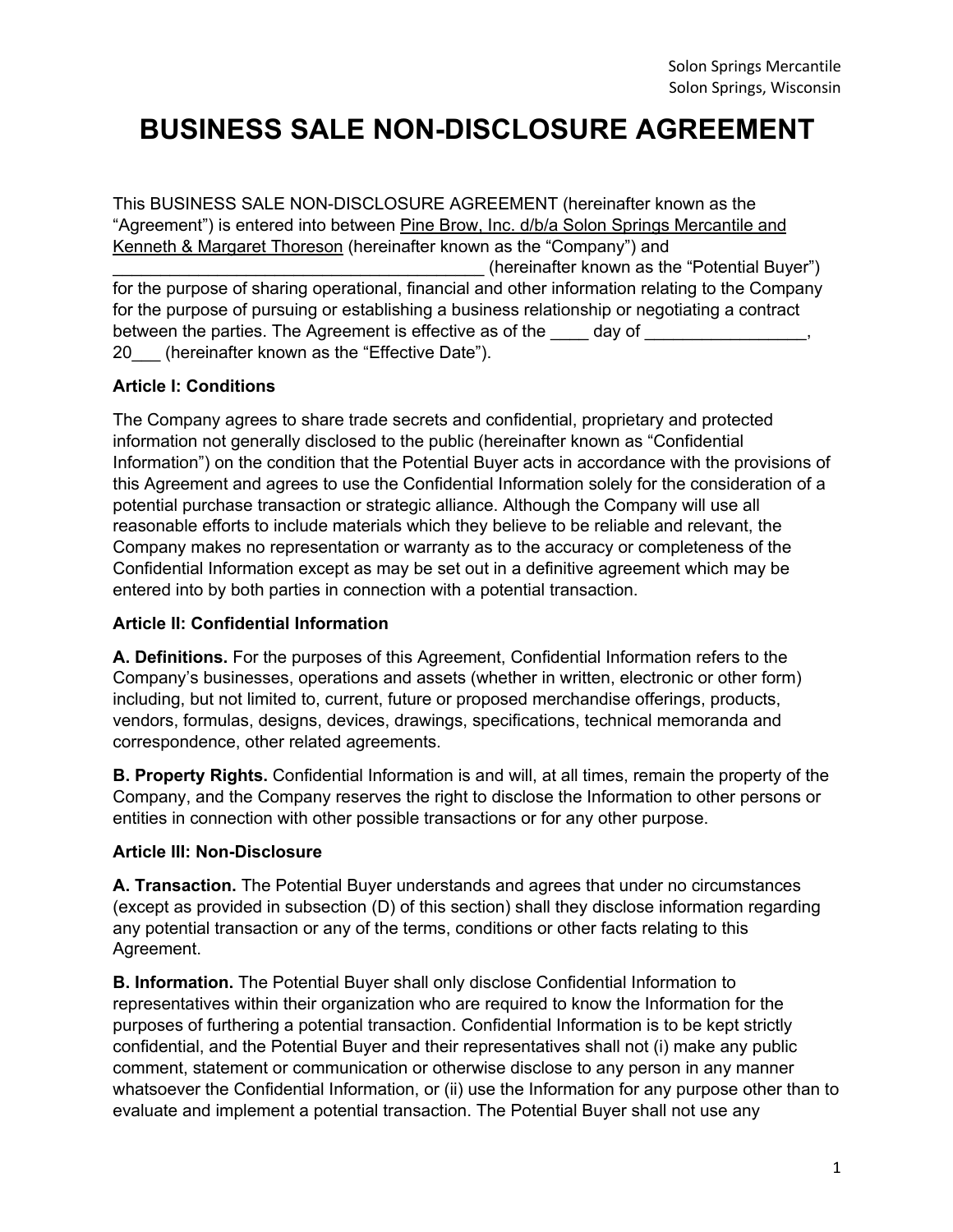Confidential Information with respect to any of the financial affairs of the Company in furtherance of the Recipient's own business, or the business of anyone else, whether or not in competition with the Company, or for any other purpose whatsoever.

**C. Representatives.** It is the responsibility of the Potential Buyer to stress confidentiality to each representative with whom Confidential Information has been disclosed, and to take all reasonable, necessary and appropriate steps to safeguard the Confidential Information from disclosure.

**D. Exceptions.** The Company understands and agrees that the Potential Buyer may be compelled to disclose Confidential Information, information relating to a potential transaction or terms or conditions relating to this Agreement if required by law (subpoena, civil investigative demand or similar legal process). It is the duty and responsibility of the Potential Buyer to give prompt notice to the Company so they may seek a protective order or other appropriate remedy in response to the disclosure of Confidential Information. Furthermore, the Potential Buyer is not restricted from disclosing Confidential Information if one of the following instances applies:

(i) the information was in the Potential Buyer's possession before such information was disclosed by the Company, with no obligation to keep it confidential;

(ii) the information is or becomes public knowledge or lawfully available through a source other than the Potential Buyer, and through no breach of agreement on their part; or

(iii) the Company provides written approval for the Potential Buyer to disclose said information.

### **Article IV: Period of Non-Disclosure**

**A. Term.** This Agreement and the Potential Buyer's duty not to disclose Confidential Information shall remain in effect until the Company sends written notice releasing the Potential Buyer from this Agreement or Confidential Information ceases to be a trade secret.

**B. Non-Acquisition.** In the event of non-acquisition by the Potential Buyer, the confidentiality and other obligations described in this Agreement continue in full force and effect for a period of seven (7) years from the Effective Date.

**C. Return of Materials.** Upon the Company's request, or upon termination of this Agreement or the occurrence of a potential transaction, the Potential Buyer shall promptly return to the Company or destroy all original and copied materials (including electronic format) constituting or containing Confidential Information. Any information or materials the Company allows the Potential Buyer to retain shall be kept confidential and shall not be disclosed or given to any third party for any purpose.

#### **Article V: General Provisions**

**A. Remedies.** The Potential Buyer understands and acknowledges that failure to act in accordance with the provisions set forth in this Agreement could cause irreparable harm to the Company, and Potential Buyer agrees that the Company is entitled to injunctive relief (or a similar remedy) to seek damages and to specifically enforce the provisions of this Agreement in addition to any other remedy available to it at law or in equity.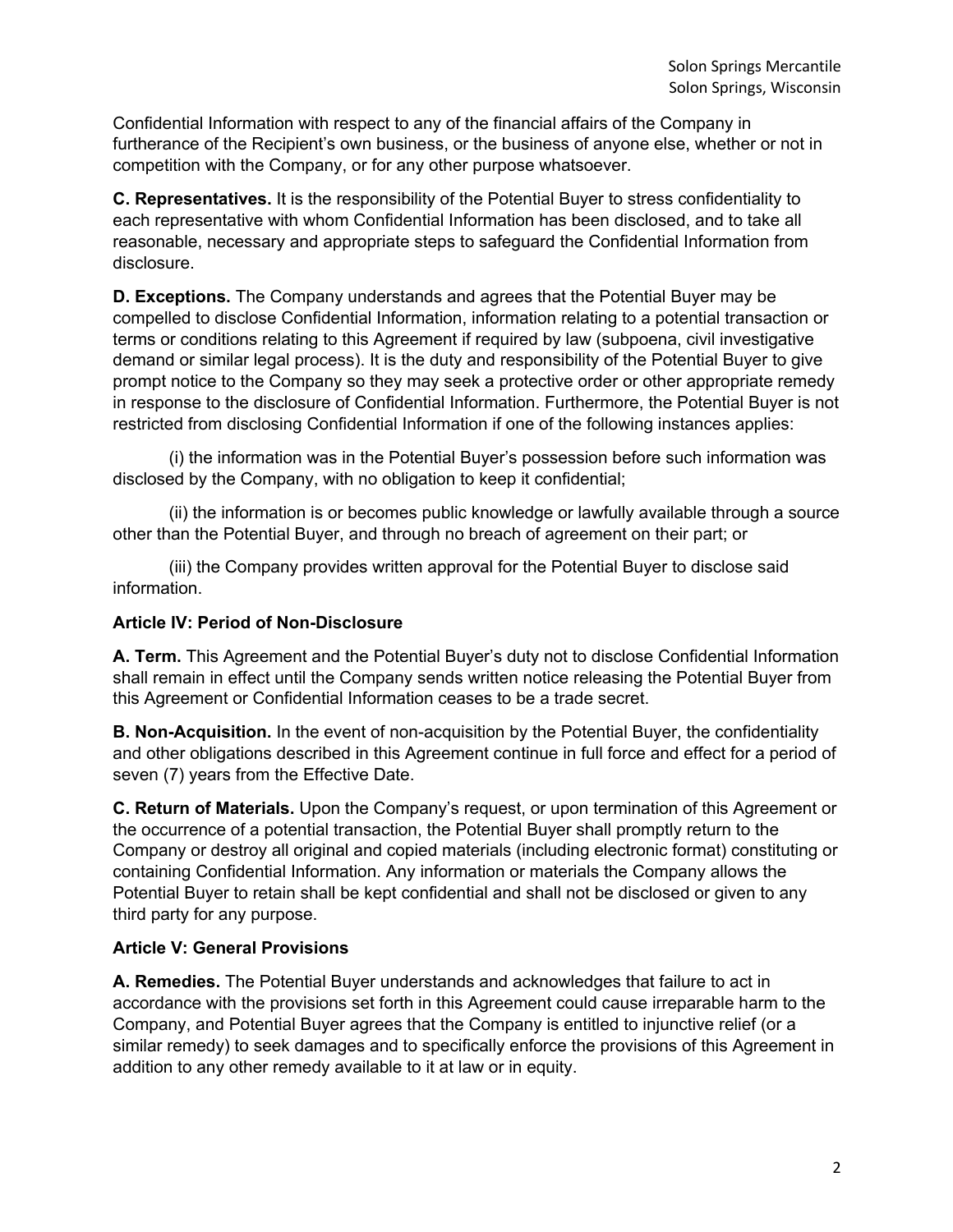**B. Entire Agreement.** This Agreement contains the entire agreement between the parties concerning matters set out within, and no amendment to this Agreement or waiver of its terms is binding upon the parties unless approved in writing by each of them.

**C. Non-Agreement.** Except as specifically set out in this Agreement, no party is under any legal obligation with respect to a potential transaction unless a definitive agreement between the parties has been signed.

**D. Severability.** If a court of competent jurisdiction finds any provision within this Agreement to be invalid, illegal or unenforceable, that provision will be severed from the Agreement and the remaining provisions shall continue in full force and effect, without amendment.

**E. Governing Law.** This Agreement shall be governed in accordance with the laws of the State of Wisconsin.

**F. Fees/Expenses.** In a dispute arising out of or related to this Agreement, the prevailing party shall have the right to collect from the other party its reasonable costs, attorney fees, and necessary expenditures.

**G. Notice.** Any notice required by or given in connection with this Agreement shall be in writing and shall be given to the appropriate party by personal delivery, electronic mail or by certified mail, postage prepaid or recognized overnight delivery services to the following addresses:

Company's Address & Contact Information:

**Pine Brow, Inc.** c/o Margaret A. Thoreson, Secretary & Treasurer 10301 E. Fire Tower Road Lake Nebagamon, WI 54849 Email: meg@solonmercantile.com Phone: 715-292-6348

Recipient's Address & Contact Information:

 $\mathcal{L}=\{1,2,3,4,5\}$ 

\_\_\_\_\_\_\_\_\_\_\_\_\_\_\_\_\_\_\_\_\_\_\_\_\_\_\_\_\_\_

 $\mathcal{L}=\{1,2,3,4,5\}$ 

 $\mathcal{L}=\{1,2,3,4,5\}$ 

 $\mathcal{L}=\{1,2,3,4,5\}$